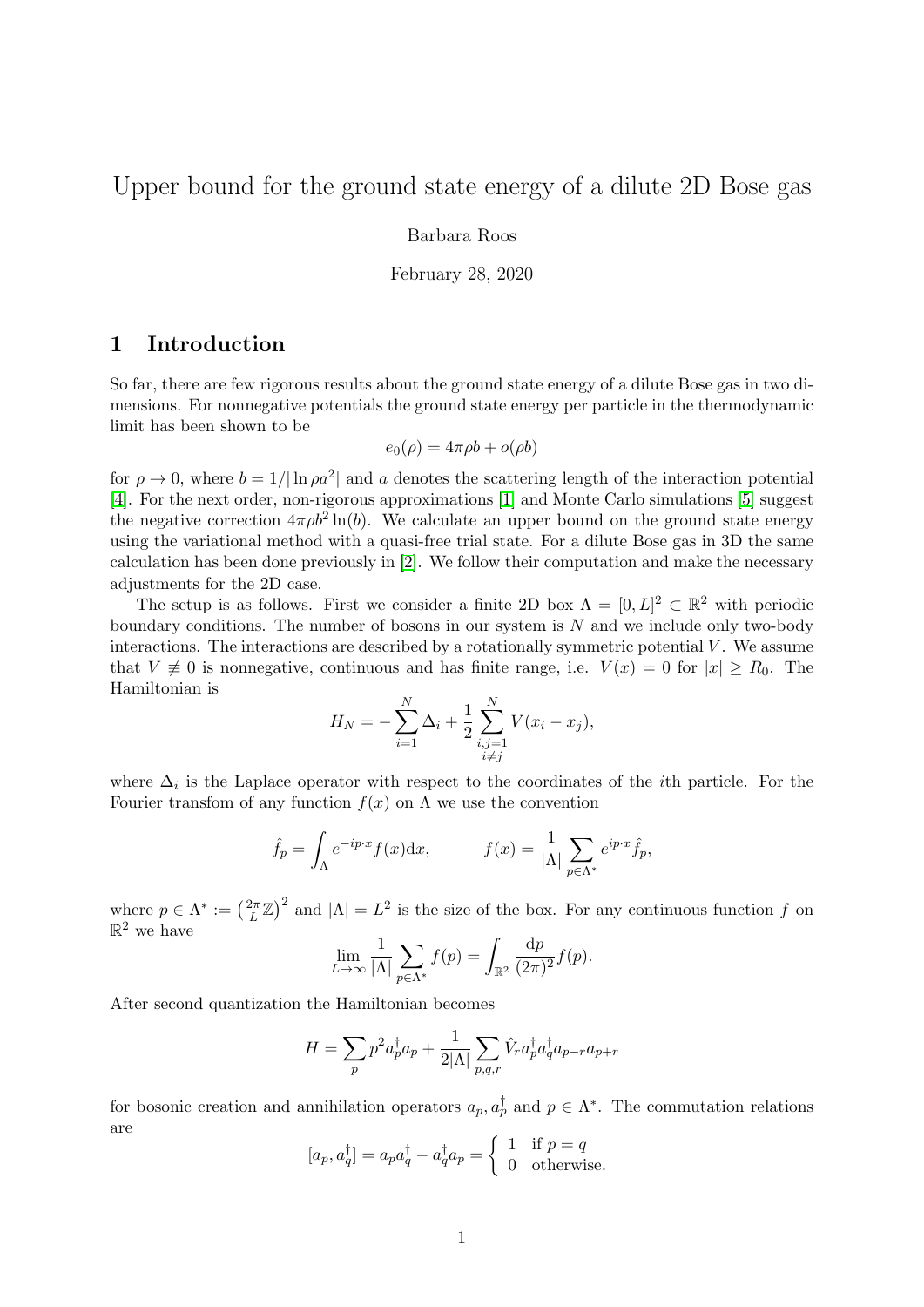For the variational principle we pick the Ansatz

$$
|\Psi\rangle = \exp\left(\frac{1}{2}\sum_{k\neq 0} c_k a_k^{\dagger} a_{-k}^{\dagger} + \sqrt{N_0} a_0^{\dagger}\right)|0\rangle,
$$

where  $|0\rangle$  denotes the vacuum,  $c_k$  are real numbers with  $|c_k| < 1$  and  $c_k = c_{-k}$  and  $N_0$  is a positive real number. The goal is to minimize the energy

$$
E = \frac{\langle \Psi | H | \Psi \rangle}{\langle \Psi | \Psi \rangle}
$$

under the constraint of constant particle number

<span id="page-1-0"></span>
$$
N = \frac{\langle \Psi | \sum_{m \in \Lambda^*} a_m^{\dagger} a_m | \Psi \rangle}{\langle \Psi | \Psi \rangle}.
$$

This will motivate our choice of parameters  $c_k$  and  $N_0$ . Then we take the limit  $N, L \to \infty$  of the energy per particle  $e(\rho) = E/N$  while keeping the density  $\rho = N/L^2$  constant. We are interested in the dilute limit, i.e. small density  $\rho$ .

### 2 Computation

### 2.1 Energy

The Ansatz for  $|\Psi\rangle$  looks precisely the same as the trial state in [\[2\]](#page-6-3). However, the bosonic creation operators and the vacuum have a different physical meaning since they describe a 2D instead of a 3D system. Their algebraic relations are the same though. This is why the functional expression for the energy is precisely the same as in the 3D case. From Lemma 2 and equations (46) and (47) in [\[2\]](#page-6-3) we have  $e(\rho) = e_M + \Omega_2 + \Omega_4$ , where

$$
e_M = \frac{1}{2}\hat{V}_0\rho + \frac{1}{\rho|\Lambda|} \sum_{p\neq 0} \left[ (p^2 + \rho \hat{V}_p) \frac{e_p^2}{1 - 2e_p} + \rho \hat{V}_p \frac{e_p(1 - e_p)}{1 - 2e_p} - \frac{\hat{V}_p}{|\Lambda|} \left( \sum_{r\neq 0} \frac{e_r^2}{1 - 2e_r} \right) \frac{e_p(1 - e_p)}{1 - 2e_p} + \frac{1}{2|\Lambda|} \sum_{r\neq 0, \pm p} \hat{V}_{p-r} \frac{e_p(1 - e_p)e_r(1 - e_r)}{(1 - 2e_p)(1 - 2e_r)} \right], \quad (1)
$$

$$
\Omega_2 + \Omega_4 = \frac{1}{\rho|\Lambda|} \sum_{p \neq 0} \left[ \frac{1}{2|\Lambda|} \sum_{r \neq 0, \pm p} (\hat{V}_0 + \hat{V}_{p-r}) \frac{e_r^2 e_p^2}{(1 - 2e_r)(1 - 2e_p)} - \frac{\hat{V}_p + \hat{V}_0}{|\Lambda|} \left( \sum_{r \neq 0} \frac{e_r^2}{1 - 2e_r} \right) \frac{e_p^2}{1 - 2e_p} + \frac{1}{2|\Lambda|} \left( \frac{e_p(1 - e_p)}{1 - 2e_p} \right)^2 \left( \hat{V}_0 \frac{1 - 2e_p + 4e_p^2}{(1 - e_p)^2} + \hat{V}_{2p} \frac{1 - 2e_p + 2e_p^2}{(1 - e_p)^2} \right) \right] + \frac{\hat{V}_0}{2|\Lambda|} \left( \sum_{p \neq 0} \frac{e_p^2}{1 - 2e_p} \right)^2
$$

and  $e_p = \frac{c_p}{1+c_p}$  $\frac{c_p}{1+c_p}$ . The condition  $|c_p| < 1$  translates to  $e_p \in (-\infty, \frac{1}{2})$  $(\frac{1}{2})$ .

#### 2.2 Choice of parameters

From the previous results [\[4\]](#page-6-0) we know that the leading order term of  $e(\rho)$  should only depend on the scattering length of the potential and not on other details of the potential. The scattering length is defined as follows. For every  $R > R_0$  let us consider the zero energy scattering equation  $-\Delta u + \frac{1}{2}$  $\frac{1}{2}Vu = 0$  on  $B_R(0)$  with boundary condition  $u(x) = 1$  for  $|x| = R$ . In Appendix C of [\[4\]](#page-6-0)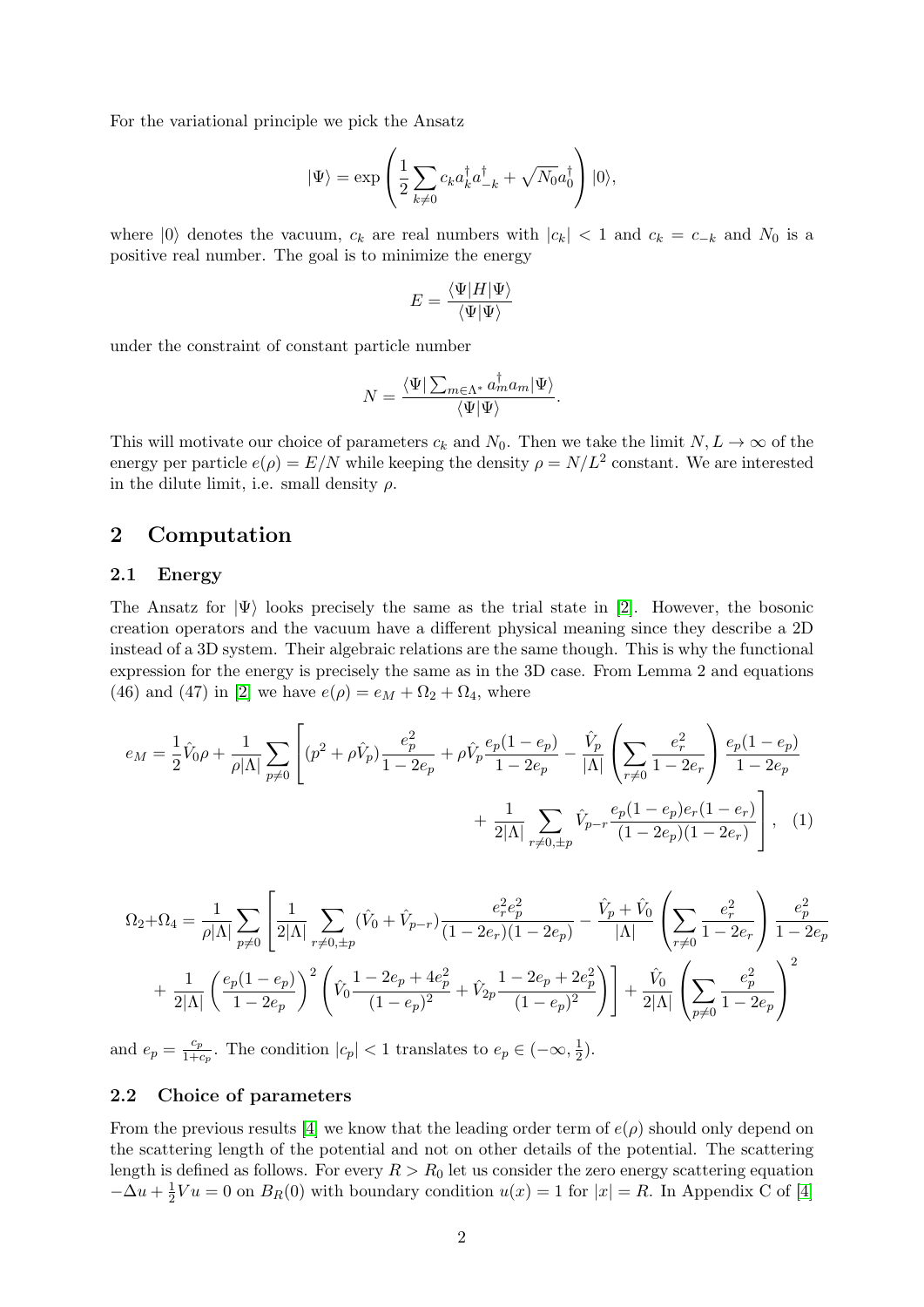they show that a function  $\beta : \mathbb{R} \to \mathbb{R}$  determines the solution  $u_R$  of the scattering equation for any  $R$  through

$$
u_R(x) = \frac{\beta(|x|)}{\ln(R/a)},
$$

where  $a$  is a constant depending only on the potential  $V$ . This constant  $a$  is the scattering length. The function  $\beta$  is nonnegative, monotonically increasing and for  $r > R_0$  it is given by  $\beta(r) = \ln(r/a)$ . Therefore, the scattering length  $a \leq R_0$  and the scattering solutions satisfy  $0 \leq u_R(x) \leq 1.$ 

We want to pick a particular R and relate  $\hat{V}_0$  to the scattering length using  $u_R$ . It turns out that the choice  $R = R^* := (c\rho)^{-1/2} > R_0$  for some constant  $c > 0$  will reproduce the correct leading order term for  $e(\rho)$ . Note that the average particle distance is of order  $\rho^{-1/2}$ . Intuitively, two-particle interactions should be important precisely up to this length scale. This gives a physical motivation for the choice of  $u_R$ . For  $|x| \leq (c\rho)^{-1/2}$  let

$$
u(x) = u_{R^*}(x) = \frac{2\beta(|x|)}{|\ln(c\rho a^2)|}.
$$

We extend the domain of the scattering solution to the whole box. For  $|x| > (c\rho)^{-1/2}$  we choose  $u(x)=1.$ 

This function u obeys the modified scattering equation

$$
-\Delta u + \frac{1}{2}Vu = \frac{2(c\rho)^{1/2}}{|\ln(c\rho a^2)|} \delta(r - (c\rho)^{-1/2})
$$
\n(2)

With

$$
w = 1 - u, \quad g = Vu \quad \text{and} \quad f = Vw
$$

the Fourier transform of this equation is

<span id="page-2-0"></span>
$$
-p^2\hat{w}_p + \frac{1}{2}\hat{g}_p = \frac{4\pi}{|\ln(c\rho a^2)|} J_0\left(p(c\rho)^{-1/2}\right),\tag{3}
$$

where  $J_0$  denotes the Bessel function of the first kind. An important expansion parameter will be  $b = 1/|\ln \rho a^2|$ . Let  $\tilde{b} = 1/|\ln(c\rho a^2)| = b + \ln(c)b^2 + \ln(c)^2b^3 + O(b^4)$ . Note that  $\hat{g}_0 = 8\pi\tilde{b}$  by eq. [\(3\)](#page-2-0). Since  $0 \le w(x), u(x) \le 1$  we have  $0 < \hat{f}_0 \le \hat{V}_0$  and  $0 \le \hat{g}_0 < \hat{V}_0$ . Moreover, thanks to rotational symmetry  $\hat{g}_p$ ,  $\hat{V}_p$  and  $\hat{f}_p$  only depend on |p|.

The full energy is very difficult to minimize. However, it is possible to minimize certain terms in the energy explicitly. This motivates our choice of  $e_p$  as will become clear later. We choose the  $e_p$  like in [\[2\]](#page-6-3) as minimizer of

$$
m_p(e_p) = p^2 \frac{e_p}{1 - 2e_p} + \rho \hat{V}_p \frac{e_p}{1 - 2e_p} - \rho \hat{f}_p e_p
$$

This results in

<span id="page-2-1"></span>
$$
e_p = \frac{1}{2} \left[ 1 - \left( 1 + 2 \frac{\rho \hat{g}_p}{p^2 + 2\rho \hat{f}_p} \right)^{1/2} \right] \le 0.
$$
 (4)

The minimal value of  $m_p$  is

$$
m_p = \frac{1}{2} \left[ \sqrt{(p^2 + 2\rho \hat{V}_p)(p^2 + 2\rho \hat{f}_p)} - (p^2 + \rho(\hat{V}_p + \hat{f}_p)) \right].
$$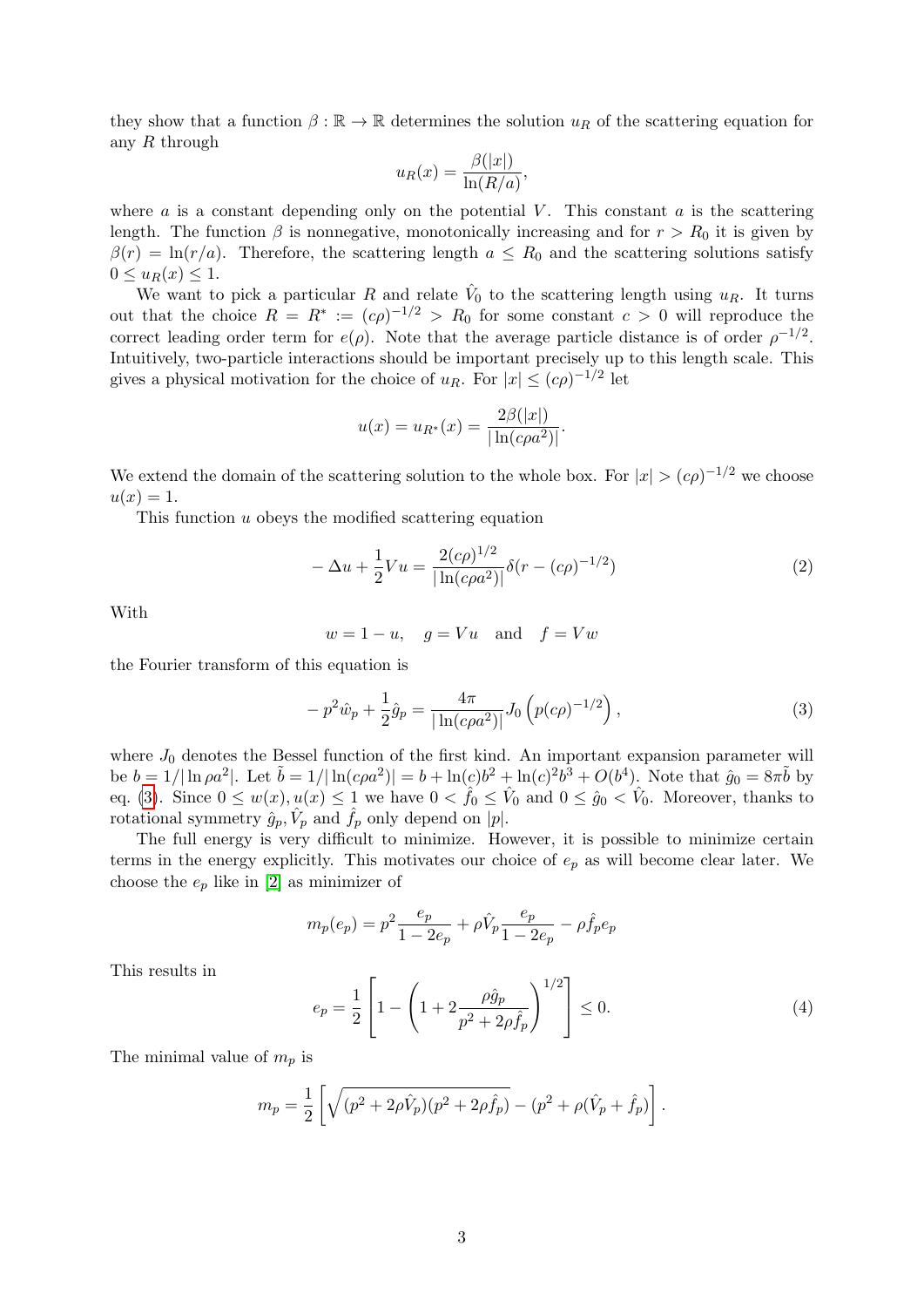#### 2.3 Estimates

**Proposition 2.1.** The Fourier transforms of  $V$ ,  $f$  and  $g$  are uniformly Lipschitz continuous, *i.e.* there is a constant C depending only on V such that for all  $p, r$  in  $\Lambda^*$ 

$$
|\hat{V}_p - \hat{V}_{p-r}| \le C|r|, \quad |\hat{f}_p - \hat{f}_{p-r}| \le C|r|, \quad |\hat{g}_p - \hat{g}_{p-r}| \le C|r|\tilde{b}.
$$
 (5)

Therefore, there is a small  $\delta$  depending on V such that for  $|p| \leq \delta$ 

$$
\frac{\hat{V}_0}{2} \le \hat{V}_p \le \hat{V}_0, \quad \frac{\hat{f}_0}{2} \le \hat{f}_p \le \hat{f}_0, \quad \frac{\hat{g}_0}{2} \le \hat{g}_p \le \hat{g}_0.
$$
\n(6)

*Proof.* We have  $|\hat{g}_p - \hat{g}_{p-r}| = |\int_{B_{R_0}} V(x)u(x)e^{ip\cdot x}(e^{ir\cdot x}-1)dx|$ , where  $B_{R_0}$  is the disk with radius  $R_0$  centered at zero. Since  $|(e^{ir\cdot x}-1)| \leq |r||x|$  and  $u(x) \leq 2\tilde{b}$  max $_{x \in B_{R_0}}\beta(|x|)$  the bound follows. For  $\hat{V}$  and  $\hat{f}$  in the above equation we replace u by 1 or  $w \le 1$ , respectively.  $\Box$ 

Now we want to prove the analogon of Lemma 5 in [\[2\]](#page-6-3).

**Lemma 2.2.** For  $\rho \to 0$  the energy per particle is  $e(\rho) = e_M + \Omega_2 + \Omega_4 = e_M + O(\rho \tilde{b}^4)$ , where

$$
e_M = 4\pi \rho \tilde{b} + \frac{1}{\rho |\Lambda|} \sum_{p \neq 0} \left[ (p^2 e_p + \rho \hat{V}_p) \frac{e_p}{1 - 2e_p} + \frac{1}{2|\Lambda|} \sum_{r \neq 0} \hat{V}_{p-r} e_p e_r + \frac{\rho^2}{2} \hat{V}_p \hat{w}_p \right] + O(\rho \tilde{b}^4).
$$

*Proof.* First of all we rewrite  $\hat{V}_0$  in the first term of [\(1\)](#page-1-0) as  $\hat{V}_0 = \hat{g}_0 + \frac{1}{|N|}$  $\frac{1}{|\Lambda|}\sum_{p}\hat{V}_{p}\hat{w}_{p} = 8\pi\tilde{b} +$ 1  $\frac{1}{|\Lambda|} \sum_{p\neq 0} \hat{V}_p \hat{w}_p + \frac{\hat{V}_0 \hat{w}_0}{|\Lambda|}$ . The last term is negligible in the thermodynamic limit  $|\Lambda| \to \infty$ , because  $\hat{V}_0$  and  $\hat{w}_0 \le \pi(c\rho)^{-1}$  are finite.

The functional expression for  $e_p$  is the same as in 3D. The upper bounds for  $|e_p|$  in equation (49) in [\[2\]](#page-6-3) rely only on uniform Lipschitz continuity of  $\hat{V}$ ,  $\hat{g}$  and  $\hat{f}$ ,  $0 < \hat{f}_0 \le \hat{V}_0$  and  $0 \le \hat{g}_0 < \hat{V}_0$ . Since these conditions hold in 2D, we can use the upper bounds in (49). Also equations (50) and (51) go through unchanged. In order to estimate  $\Omega_2 + \Omega_4$  we follow the procedure in [\[2\]](#page-6-3). To calculate the estimates for expressions (53) - (55) in 2D, we use that  $|\hat{g}_p| \leq \hat{g}_0 = 8\pi\tilde{b}$ ,  $\hat{f}_0 \leq \hat{V}_0$ and  $\int_{|p|\geq \delta} \hat{g}_p \frac{dp}{(2\pi)}$  $\frac{dp}{(2\pi)^2} \leq g(0) = 2V(0)\beta(0)\tilde{b}$ . For the quantities in (53) - (55) this results in new bounds

$$
(53) \le C\rho\tilde{b}^2, \qquad (54) \le C\rho\tilde{b}, \qquad (55) \le C\rho\tilde{b}^2.
$$

The 2D analogon of bounds (58) - (62) therefore is

$$
(58) \le CN\rho\tilde{b}^4, \quad (59) \le CN\rho\tilde{b}^4, \quad (60) \le CN\rho\tilde{b}^4, \quad (61) \le C\rho\tilde{b}^2, \quad (62) \le C\rho\tilde{b}^2.
$$

Thus, there is a constant C such that  $\Omega_2 + \Omega_4 \leq C \rho \tilde{b}^4$ .

The next step is to replace the  $\hat{V}_p$  by  $\hat{V}_{p-r}$  in the second last term of [\(1\)](#page-1-0). The difference can be estimated as in eq. (63) in [\[2\]](#page-6-3). It adds a negligible error of  $O(\rho^{3/2}\tilde{b}^3)$  to  $e_M$ . Following the calcu-lation after (63) in [\[2\]](#page-6-3), the last two terms in [\(1\)](#page-1-0) combine to give the term  $\frac{1}{2\rho|\Lambda|^2}\sum_{r,p\neq 0} \hat{V}_{p-r}e_pe_r$ at expense of an error  $O(\rho \tilde{b}^4)$ .  $\Box$ 

Like in the proof of Theorem 1 in [\[2\]](#page-6-3) we use the identity

<span id="page-3-0"></span>
$$
\frac{1}{2}(e, \hat{V} * e) = \frac{1}{2}(e + \rho \hat{w}, \hat{V} * (e + \rho \hat{w})) - \rho(e, \hat{V} * \hat{w}) - \frac{\rho^2}{2}(\hat{w}, \hat{V} * \hat{w})
$$

and [\(3\)](#page-2-0) to arrive at the analogon of (65) in [\[2\]](#page-6-3):

$$
e(\rho) = 4\pi \rho \tilde{b} + \frac{1}{\rho|\Lambda|} \sum_{p \neq 0} \left[ (p^2 e_p + \rho \hat{V}_p) \frac{e_p}{1 - 2e_p} - \rho (\hat{V} * \hat{w})_p e_p + \frac{\rho^2 \hat{g}_p}{4p^2} \left( \hat{g}_p - 8\pi \tilde{b} J_0 \left( p(c\rho)^{-1/2} \right) \right) \right] + \frac{1}{2|\Lambda|} \sum_{r, p \neq 0} \hat{V}_{p-r} (e_p + \rho \hat{w}_p) (e_r + \rho \hat{w}_r) + O(\rho b^4). \tag{7}
$$

Calculating the first sum and estimating the second one, we obtain the following result.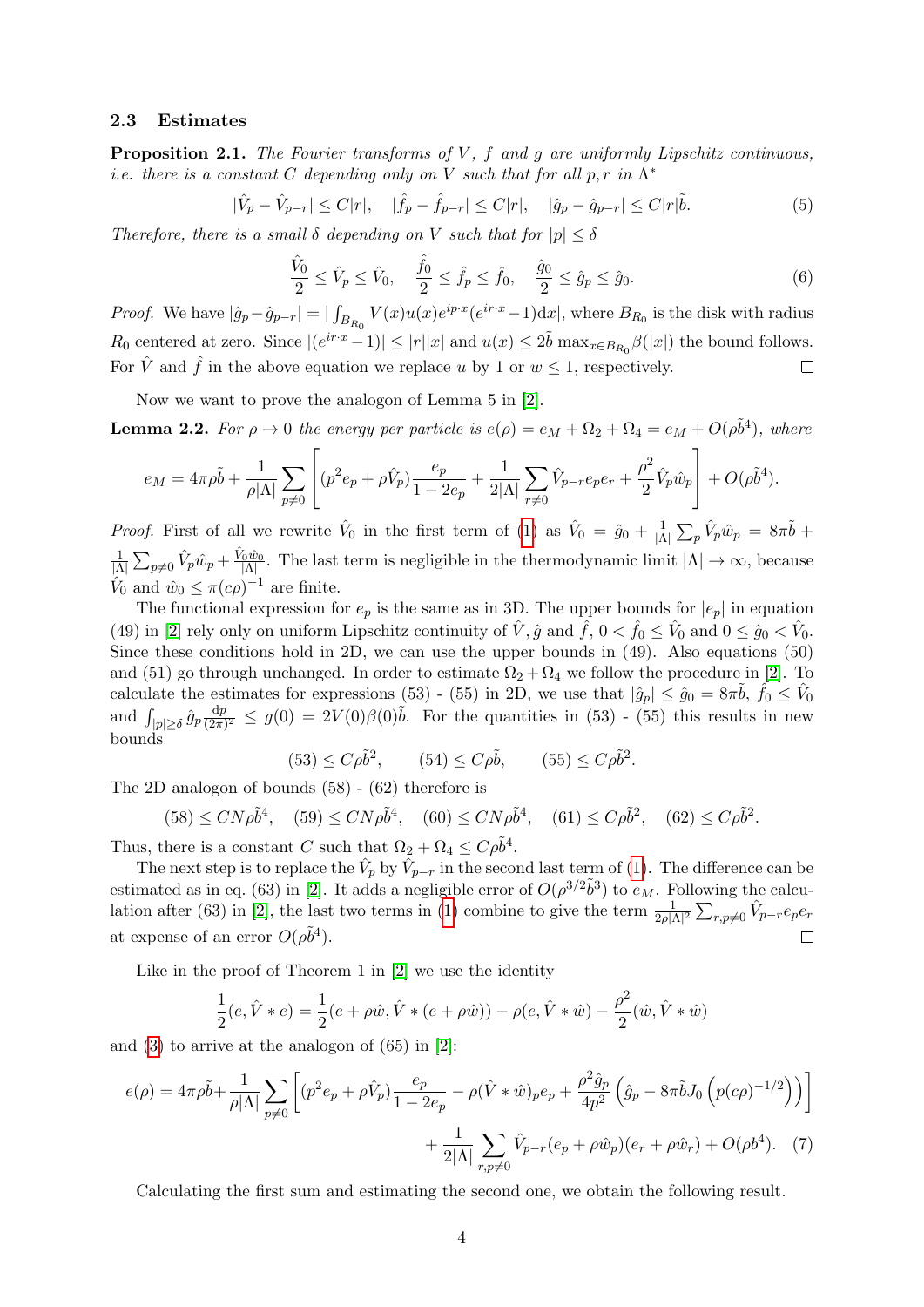**Theorem 2.3.** The energy per particle in the thermodynamic limit is

<span id="page-4-1"></span>
$$
e(\rho) = 4\pi \rho b + 8\pi \rho b^{2} (\Gamma + \frac{1}{2} (\ln \hat{V}_{0} - \ln 2)) + R + O(\rho b^{3}),
$$
\n(8)

where  $\Gamma$  denotes the Euler–Mascheroni constant and

$$
R = \frac{1}{2(2\pi)^4 \rho} \int_{\mathbb{R}^2} dr \int_{\mathbb{R}^2} dp \ \hat{V}_{p-r}(e_p + \rho \hat{w}_p)(e_r + \rho \hat{w}_r) \le C \rho b^2.
$$

*Proof.* Let us first estimate  $R$ . Since  $\left|\hat{V}_{p-r}\right| \leq \hat{V}_0$ , we have

<span id="page-4-0"></span>
$$
R \leq \frac{C}{\rho} \left( \int_{\mathbb{R}^2} e_p + \rho \hat{w}_p \mathrm{d}p \right)^2.
$$

From equation [\(3\)](#page-2-0) we get  $\hat{w}_p = \frac{\hat{g}_p}{2p}$  $\frac{\hat{g}_p}{2p^2} - \frac{4\pi \tilde{b}}{p^2}$  $\frac{4\pi b}{p^2}J_0(p(c\rho)^{-1/2})$ . We will estimate the integral the following way:

$$
\left| \int_{\mathbb{R}^2} e_p + \rho \hat{w}_p \, dp \right| \le \int_{p^2 \le 4\hat{V}_0 \rho} |e_p| \, dp + \int_{p^2 \le 4\hat{V}_0 \rho} |\rho \hat{w}_p| \, dp + \int_{p^2 \ge 4\hat{V}_0 \rho} \left| e_p + \frac{\rho \hat{g}_p}{2p^2} \right| \, dp + \int_{p^2 \ge 4\hat{V}_0 \rho} \left| \frac{4\pi \rho \tilde{b}}{p^2} J_0 \left( p(c\rho)^{-1/2} \right) \right| \, dp. \tag{9}
$$

Let us first take care of the terms with  $p^2 \leq 4\hat{V}_0 \rho$ . Thanks to uniform Lipschitz continuity, for  $\rho$  small enough we have  $\inf_p(p^2 + 2\rho \hat{f}_p) > \rho \hat{f}_0 > 0$  like in (45) in [\[2\]](#page-6-3). It follows that  $\begin{array}{c} \begin{array}{c} \begin{array}{c} \end{array} \\ \begin{array}{c} \end{array} \end{array} \end{array}$  $\rho \hat g_p$  $\overline{p^2+2\rho\widehat{f}_p}$  $\Big| \leq \frac{g_0}{f_0}$  $\frac{g_0}{f_0} = O(\tilde{b})$ . Thus  $|e_p| = O(\tilde{b})$  and the first term in [\(9\)](#page-4-0) is bounded by  $C\rho\tilde{b}$  for some constant C.

In the second term we replace  $\hat{g}_p$  by  $\hat{g}_0$  using uniform Lipschitz conitnuity. This gives a negligible error of order  $O(\rho^{3/2}\tilde{b})$ . The rest is

$$
\int_{p^2 \le 4\hat{V}_0 \rho} \left| \rho \frac{\hat{g}_0}{2p^2} - \frac{4\pi \tilde{b}}{p^2} J_0 \left( p(c\rho)^{-1/2} \right) \right| \mathrm{d}p = 8\pi^2 \rho \tilde{b} \int_0^{2\sqrt{\hat{V}_0/c}} \frac{1 - J_0(x)}{x} \mathrm{d}x = C\rho \tilde{b}.
$$

For  $p^2 > 4\hat{V}_0 \rho$  we expand  $e_p$  in  $\rho \hat{g}_p / p^2$  to obtain

$$
e_p = -\frac{\rho \hat{g}_p}{2(p^2 + 2\rho \hat{V}_p)} + O\left(\left(\frac{\rho \hat{g}_p}{p^2}\right)^2\right).
$$

Then

$$
\int_{p^2 \ge 4\hat{V}_{0}\rho} \left| e_p + \frac{\rho \hat{g}_p}{2p^2} \right| \mathrm{d}p \le \int_{p^2 \ge 4\hat{V}_{0}\rho} \frac{\rho \hat{g}_0}{2p^2} \sum_{k=1}^{\infty} \left( \frac{2\rho \hat{V}_0}{p^2} \right)^k \mathrm{d}p + O(\rho \tilde{b}^2) = C\rho \tilde{b} + O(\rho \tilde{b}^2),
$$

where we were able to swap integration and summation by Tonelli's theorem. The last summand in [\(9\)](#page-4-0) is equal to  $8\pi^2 \rho \tilde{b} \int_{2\sqrt{}}^{\infty}$  $\hat{V}_0/c$  $J_0(x)$  $\frac{d(x)}{dx}dx = C\rho\tilde{b}$ . Therefore, we can bound [\(9\)](#page-4-0) with  $C\rho\tilde{b}$  and  $R \leq C \rho \tilde{b}^2$ . Note that the next order error terms are  $O(\rho \tilde{b}^3)$ .

Let us now compute the second sum in  $(7)$ . Note that the choice of  $e_p$  minimizes this term. Using [\(2.2\)](#page-2-1) and substituting  $|p| = \sqrt{x\rho}$  the term is equal to

$$
Q = \frac{\rho}{8\pi} \int_0^\infty dx \left[ F(x, \sqrt{x\rho}) - \frac{8\pi \tilde{b}\hat{g}_p}{2x} J_0\left(\sqrt{x/c}\right) \right],
$$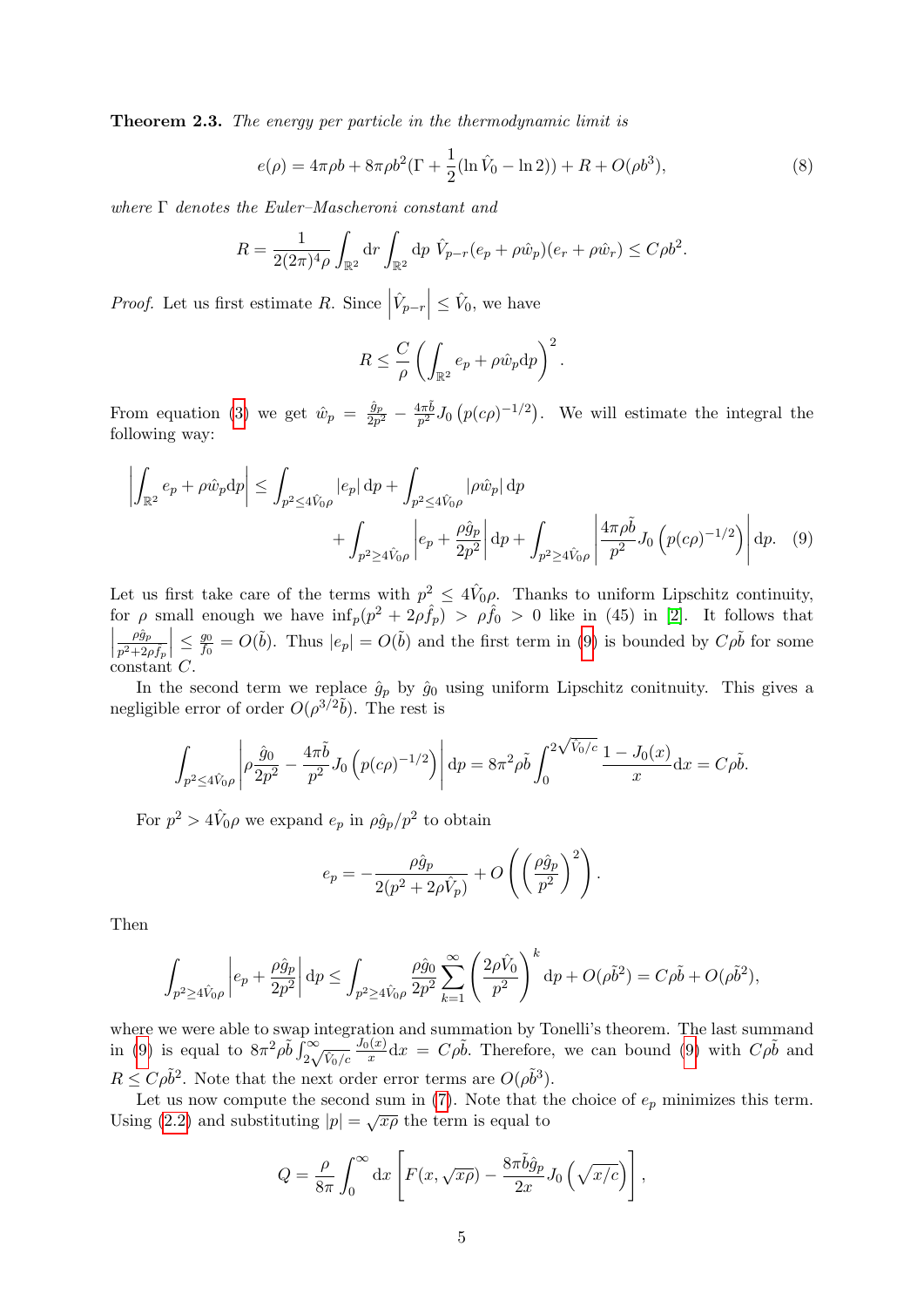where

$$
F(x,p) = \sqrt{(x+2\hat{f}_p)(x+2\hat{V}_p)} - (x+\hat{f}_p+\hat{V}_p) + \frac{\hat{g}_p^2}{2x}.
$$

The first step is to replace all the Fourier transforms at  $p$  by their respective values at 0. The error I can be estimated with

$$
I \leq C\rho \int_0^\infty \left| F(x, \sqrt{x\rho}) - F(x, 0) \right| \mathrm{d}x + C\rho \tilde{b} \int_0^\infty \frac{\left| \hat{g}_p - \hat{g}_0 \right|}{x} \left| J_0 \left( \sqrt{x/c} \right) \right| \mathrm{d}x,
$$

To bound the second integral, we use  $|\hat{g}_p - g_0| \leq C \tilde{b} \sqrt{x\rho}$  for  $x \leq \rho^{-1}$  and  $|\hat{g}_p - g_0| \leq C \tilde{b}$ for  $x \ge \rho^{-1}$ . Moreover, for  $x \le c$  we estimate  $\left| J_0\left(\sqrt{x/c}\right) \right| \le 1$ , while for  $x \ge c$  we use  $\left| J_0 \left( \sqrt{x/c} \right) \right| \leq C x^{-1/4}$ . With this the second integral is  $O(\rho^{1/4}\tilde{b})$ .

For the first integral we proceed as in [\[2\]](#page-6-3) after (70). The same argument as in 3D shows To the first metric we proceed as in [2] after (10). The same argument as in 3D shows<br>there is a constant  $\epsilon$  such that for  $x \leq \epsilon \rho^{-1}$  we have  $|F(x, \sqrt{x\rho}) - F(x, 0)| \leq C|p|x^{-1}(1+x)^{-1}$ . Hence,

$$
\int_0^{\epsilon \rho^{-1}} |F(x, \sqrt{x\rho}) - F(x, 0)| dx \le C \sqrt{\rho} \arctan \left(\epsilon \rho^{-1/2}\right) \le C \sqrt{\rho}.
$$

Moreover, the same expansion as in 3D shows that for small enough  $\rho$  we have  $F(x, p) \leq Cx^{-2}$ for  $x \geq \epsilon \rho^{-1}$  and all p. Hence,

$$
\int_{\epsilon\rho^{-1}}^{\infty} |F(x, \sqrt{x\rho}) - F(x, 0)| \, \mathrm{d}x \le C\rho.
$$

In total we have that I is of negligible order  $O(\rho^{5/4}\tilde{b}^2)$ .

Next, we substitute  $y = x/8\pi\tilde{b}$  and obtain  $\tilde{Q} = 8\pi\rho\tilde{b}^2 \int_0^\infty h(y, \rho) dy + O(\rho^{5/4}\tilde{b}^2)$ , where

$$
h(y,\rho) = \sqrt{\left(y + \frac{2\hat{V}_0}{8\pi\tilde{b}}\right)\left(y + \frac{2\hat{V}_0}{8\pi\tilde{b}} - 2\right)} - \left(y + \frac{2\hat{V}_0}{8\pi\tilde{b}} - 1\right) + \frac{1}{2y}\left(1 - J_0\left(\sqrt{8\pi\tilde{b}y/c}\right)\right).
$$

Computing the integral and expanding yields

$$
Q = 8\pi \rho \tilde{b}^2 \left( \Gamma + \frac{1}{2} (\ln \hat{V}_0 - \ln 2 - \ln c) + O(\tilde{b}) \right).
$$

Combining  $e(p) = 4\pi \rho \tilde{b} + Q + R + O(\rho \tilde{b}^3)$  and using  $\tilde{b} = b + \ln(c)b^2 + O(b^3)$  we arrive at the result [\(8\)](#page-4-1).  $\Box$ 

### 3 Conclusion

Our result gives an upper bound on the ground state energy of a dilute Bose gas in 2D. To leading order the bound is tight. However, our bound does not provide the expected negative correction of order  $\rho b^2 \ln(b)$  and directly gives a smaller correction of order  $O(\rho b^2)$ . The main difference between the computations in 2D and 3D comes from the different scattering solutions.

Remark 3.1. In our computation, we did not specify the constant c. The choice of this constant may affect the result at order  $O(\rho b^2)$  through the term R.

**Remark 3.2.** With the additional assumption that  $\hat{V}_0 = \nu b$  for  $\nu = O(1)$  in  $\rho$  we obtain  $e(\rho) = 4\pi \rho b + 4\pi \rho b^2 \ln b + O(\rho b^2)$ . The same assumption is made in [\[3\]](#page-6-4), where they also obtain the  $4\pi \rho b^2 \ln(b)$  correction with a calcuation similar to ours.

In our derivation, we chose the  $e_p$  in such a way that we could find explicit expressions for them. However, they do not minimize the full energy functional. It remains an open question whether this method definitely fails in finding the negative correction of order  $\rho b^2 \ln(b)$ . Maybe minimizing the full functional would give us the desired term.